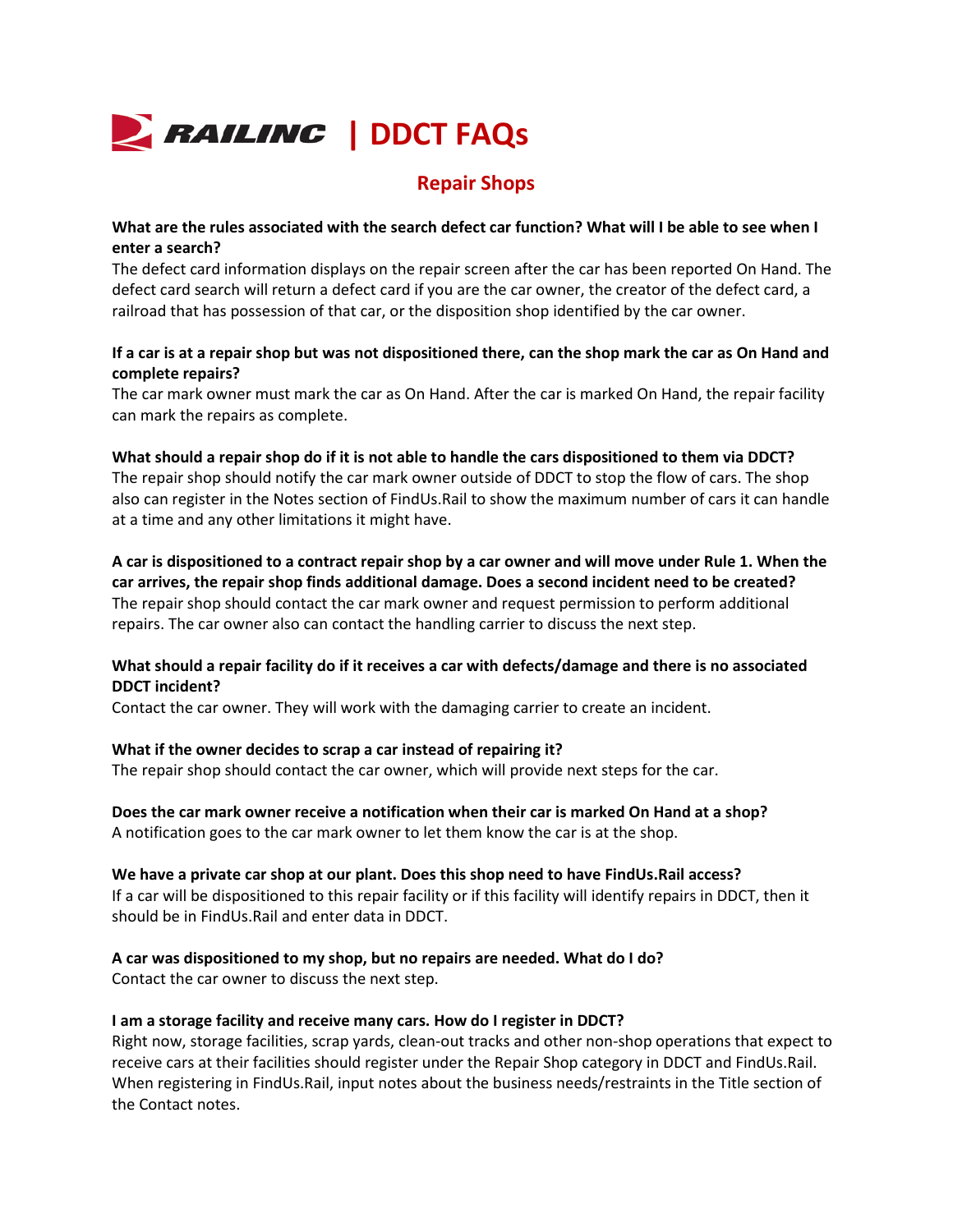### **As a Repair Shop, will I be able to view defect cards?**

If a car is dispostioned to your facility and marked On Hand, you will be able to view defect cards associated with it.

## **FindUs.Rail has primary and secondary contact listings. If I register as a secondary contact, will I receive notifications?**

DDCT does not distinguish between the primary or secondary contacts and sends information to all parties registered for that mark.

## **Can a repair shop report a car as On Hand even if DDCT does not list it as the shop to which the car was dispositioned?**

If the car was not dispositioned to a specific repair facility, the car owner must report the car as On Hand at the shop before the shop can report repairs.

#### **What should I do if I receive a car with a paper defect card?**

If car has a paper defect card, the repair facility should contact the handling carrier and request an electronic defect card for the car. Effective in 2011, AAR Interchange Rule 115 requires electronic defect cards produced in DDCT. Paper defect cards are no longer permissible.

**When allowing a non-authorized/non-dispositioned repair shop to perform work on a car (car owner reports the car as On Hand at the shop), what kind of communication goes to the shop?** A repair shop will receive notification when a car is dispositioned to its facility.

## **If a car is On Hand at a repair shop and a new incident is reported late, is the shop notified?** A car cannot be marked as On Hand in DDCT unless an incident is created first.

#### **I have two shops in the same area. How do I distinguish one shop from another?**

While you can use the same Company ID or mark, use SPLCs to identify the shop. For example, Chicago is SPLC 380000. Within this SPLC, there are several dozen specific locations.

## **I need to view repair defect card data because of liability issues. But after the repairs are marked complete or partially complete, I can no longer view the data. What do I need to do to see historical repair data?**

Once a shop releases a car, the shop can no longer view the data. Railinc recommends that shops print repair/defect card information before releasing a car.

#### **How are repairs reported with DDCT? Should shops perform only repairs recorded on the defect card?**

After the approved repair shop has marked the car as On Hand, repair personnel should access the DDCT-recorded repairs on the specific car. If the car needs additional repairs, the repair shop must contact the car owner for additional instructions.

#### **Can a repair shop create a generic e-mail contact address that has multiple recipients at the same repair shop?**

Yes. Railinc recommends using group email addresses to avoid creating multiple FindUs.Rail contacts.